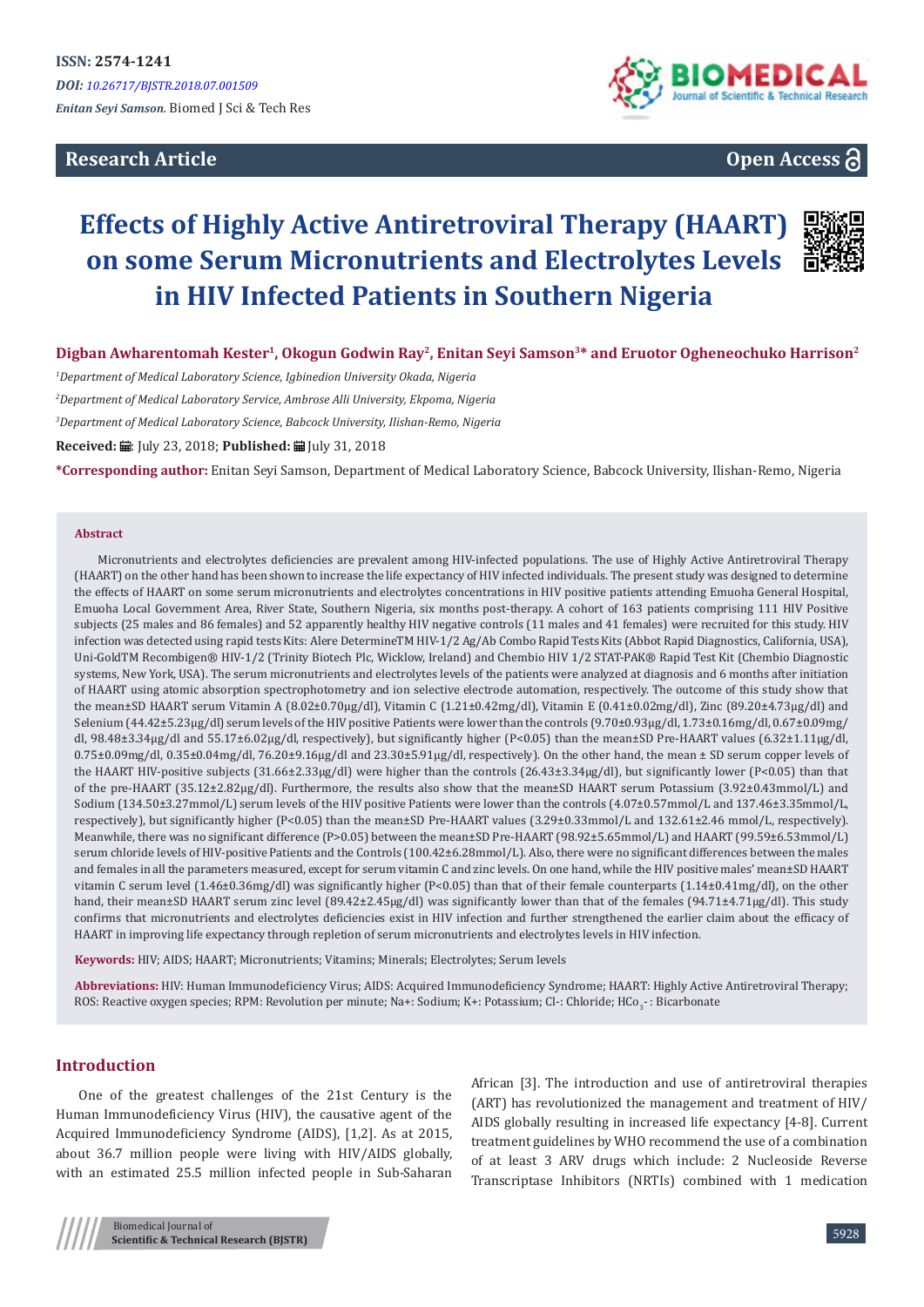from either of the 2 remaining classes; the Non-Nucleoside Reverse Transcriptase Inhibitors (NNRTIs) or the Protease Inhibitors (PIs). When such drugs, typically three or four, are taken in combination, the approach is known as highly active antiretroviral therapy - HAART. A combination of Nevirapine, Stavudine, and Lamivudine or Lamivudine with Zidovudine is frequently prescribed [8-10]. The prescription and use of a particular therapy depends on individual's tolerability, the cost, and the therapeutic objectives [11].

Research has shown that some biochemical abnormalities accompany infection with Human Immunodeficiency Virus. These changes occur as a result of the complications of the disease itself, for example the body's normal response to infection depletes nutritional stores. Furthermore, metabolic stress responses cause catabolism of protein stores. In addition, undernourishment and micronutrient deficiencies exacerbate immunosuppression, oxidative stress, acceleration of Human Immunodeficiency Virus (HIV) replication and CD4 T-Cell depletion in HIV-infected individuals [12-14].

Malnutrition is one of the major complications of HIV infection and a significant factor in the progression of the infection into full-blown AIDS [15]. Oxidative stress induced by the production of reactive oxygen species (ROS) may play a critical role in the stimulation of HIV replication and the development of Immunodeficiency [16-18]. Excessive production of ROS such as superoxide anion, hydroxyl radical, and hydrogen peroxide may be related to an increased activation of polymorphnuclear leukocytes during infections or influenced by the pro-oxidant effect of tumor necrosis factor (TNF) produced by activated macrophages during the course of HIV infection [19]. The debilitating effect of ROS can be prevented or moderated by a normal antioxidant defense largely provided by firstly the integrity of an enzymatic system that requires adequate intake of trace minerals such as selenium, copper, zinc, and manganese, and secondly adequate concentrations of vitamin A, C and E and β-carotene in the cytoplasm and lipid membrane of the cells [18].

Micronutrients which comprise of essential trace elements (e.g Zinc, Copper and Selenium) and vitamins (e,g Vitamin A, C and E) are nutrients needed in minute specific quantities in the body which play leading roles in the production of enzymes, hormones and other substances, helping to regulate growth activity, essential in wound healing, development and the functioning of the immune and reproductive system, maintenance of the integrity of skin and mucous membranes, which also function as a barrier to bacteria and viruses and protection against lipid peroxidation among several others [20-23]. Most micronutrients are not generated in the body but are derived from food intake [24-26]. Deficiencies of these micronutrients may result in: fatigue, depression, and widespread abnormalities in connective tissue, such as inflamed gingivae, petechiae, perifollicular hemorrhages, impaired wound healing, coiled hairs, hyperkeratosis and bleeding into body cavities [27]. It may also lead to damage of cell membrane and leakage of cell contents to the extracellular fluid compartment, cardiac or skeletal myopathies, neuropathies, and liver necrosis, muscle and neurological problems [28,29]. Still, deficiencies of some

micronutrients have been associated with impaired immunological functions [12,30,31]. For instance, zinc deficiency has been reported to decrease lymphocyte concentrations, copper deficiency reduced cytokine response, while selenium deficiency negatively impacted on proper functioning of the neutrophils and T-lymphocytes [32- 34].

Electrolytes on the other hand, are charged low molecular mass molecules present in plasma and cytosol. They are classified as either anions (negatively charged) or cations (positively charged). The major electrolytes include Sodium (Na+), Potassium (K+), Chloride (Cl-) and bicarbonate (HCo3-) and they occur primarily as free ions. Sodium is the major cation of the extra cellular fluid (ECF) and as such plays a central role in the maintenance of the normal distribution of water and osmotic pressure in various fluid compartments [35]. It regulates the total amount of water in the body and out of individual cells. Potassium on the other hand is the major intracellular cation having an average cellular concentration in tissue cells of 150 mmol L-1. The proper level of potassium is essential for normal cell function. Among the many functions of potassium in the body are regulation of the heartbeat and the functions of the muscles. In addition to water balance, these electrolytes play an important role in maintenance of pH, regulation of heart and muscle function, electron transfer reactions as well as serving as cofactors for enzymes. Chloride is the major extracellular anion and together with sodium represent the majority of the osmotically active constituents of plasma and is significantly involved in: maintenance of water distribution, osmotic pressure and anion-cation balance in ECF. Determination of body fluid concentrations of the four major electrolytes (Na+, K+, Cl- and HCo3) is commonly referred to as an "Electrolyte Profile". Disorders of water imbalance include hyponatreamia, hypernatraemia, hypokalaemia, hyperkalaemia occur in conditions of electrolyte disturbance, such as severe malaria infection and cholera [35,36].

Micronutrients and electrolytes deficiencies are prevalent in many HIV-infected populations, and have been associated with accelerated replication of HIV, depletion of CD4 T-Cell, impaired Immune responses and increased HIV disease progression to full blown acquired immunodeficiency syndrome (AIDS) in HIVinfected individuals [30,37,38]. Still, these deficiencies have been shown to be associated with renal impairment and dysfunction [39], more frequent opportunistic infections and a greater incidence of HIV-related mortality [40,41]. Possible mechanisms include increased intracellular oxidative stress, enhanced viral replication, and a reduction in the number of circulating CD4 lymphocytes associated with individual or accumulated nutrient deficiencies [42,43]. These mechanism, alone or in part, may contribute to the increased morbidity, more rapid disease progression, and the higher mortality seen in HIV-infected patients with micronutrient deficiencies [44].

Though HAART has considerably facilitated the management of HIV/AIDS where it is available, correction of micronutrients and electrolytes deficiencies is critical to clinical outcome. And since, micronutrient deficiencies may persist in the era of HAART,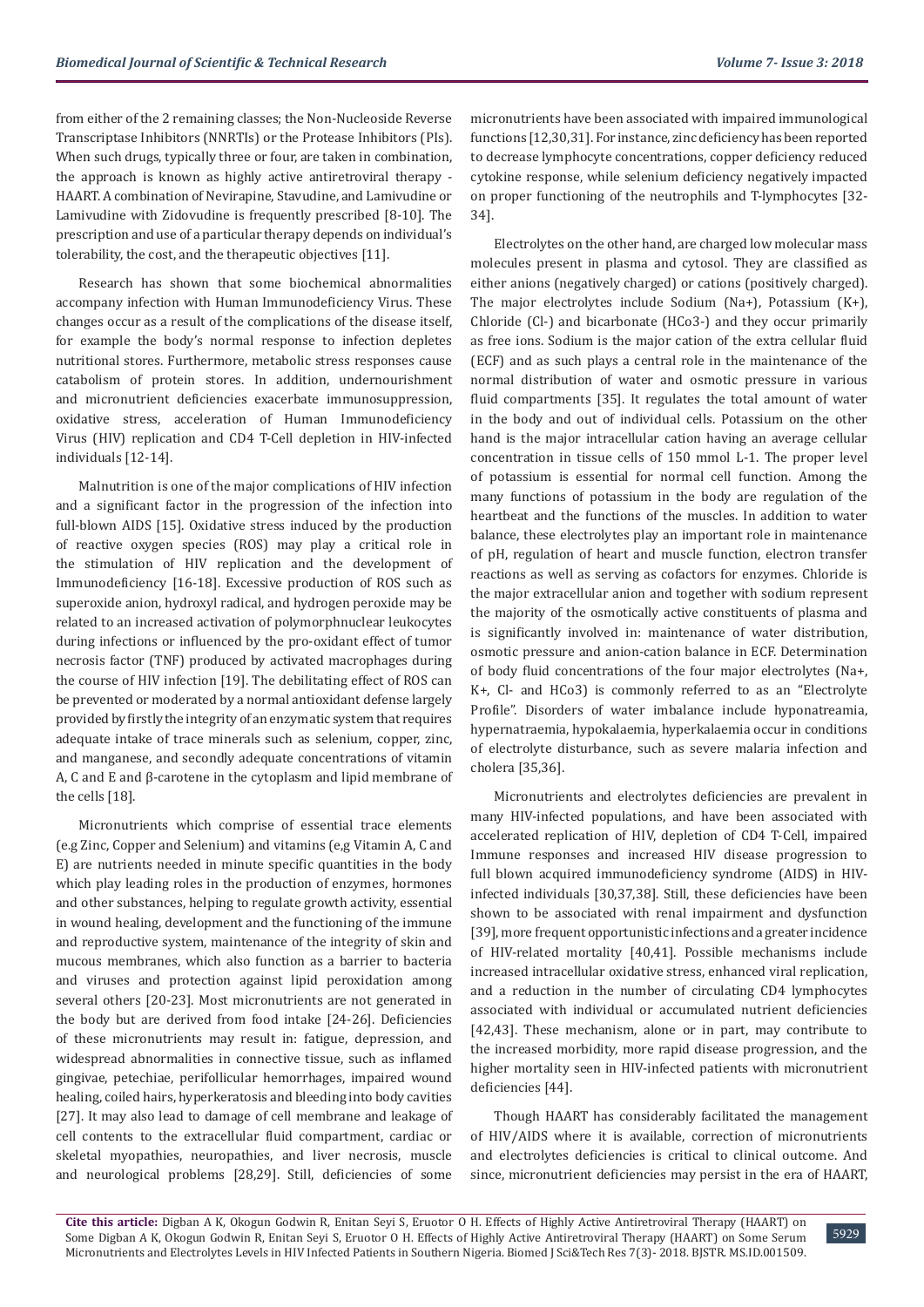research studies designed to determine whether initiation of HAART will ameliorate micronutrients and electrolytes deficiencies or to recommend or refute the benefit of providing micronutrient supplements to HIV-positive persons receiving HAART are very important. Scarcity of information in this regard, necessitates this research. The aim of this current study is therefore to determine whether or not HAART initiation will improve serum micronutrients and electrolytes serum concentrations of HIV positive Patients attending Emuoha General Hospital, Emuoha Local Government Area, River State, Southern Nigeria, six-months post-therapy.

## **Material and Methods**

#### **Study Area**

The study was carried out at the Emuoha General Hospital, Emuoha Local Government Area of Rivers State, Southern Nigeria co-ordinates: 4053'0" N 6052'0''E. The LGA consists of 14 political wards with an area of 831km2 and a population of 201,901 as at 2006 census [45].

#### **Study Design**

The study is a prospective cross-sectional, comparative study of HIV positive Patients pre-HAART and six months after initiation of HAART. A reference group of healthy HIV negative subjects were also recruited. Blood samples were collected for serum analysis of some micronutrients (Se, Cu and Zn) and electrolytes (Na, K and CI) levels at baseline of the study (pre-HAART) and after six months of therapy (HAART).

#### **Selection of Subjects**

A total of 163 participants were involved in the study, of which 111 were HIV positive (designated as pre-HAART and HAART) and 52 HIV-negative controls. The controls were recruited such that there was no significant difference in age when compared to HIV positive individuals.

#### **Ethical Approval**

Ethical approval for the study was obtained from the Emuoha General Hospital Ethical Committee (EGHEC), Rivers State Ministry of Health, Rivers State, Nigeria.

### **Eligibility of Subject**

**Inclusion Criteria:** Only HIV positive patients without any complications such as tuberculosis, pregnancy, hepatitis, hypertension, kidney problem, diabetes and any other ailment that has significant effects on the parameters of interest and healthy HIV negative controls who consented were recruited for this study.

**Exclusion Criteria:** HIV positive subject and HIV negative subjects with any complication or ailment that has significant effects on the parameters of interest were excluded from the study.

**Consent:** Informed written consent was obtained from each willing participant and pre-test counseling was instituted in the course of the conduct of this study. The objectives, benefits and procedure for the study was made very clear to the participants and they were assured of the confidentiality and voluntariness associated with the study.

## **Specimen Collection**

Five (5) milliliter of venous blood samples were collected by veni-puncture without stasis from the Subjects (Test and Controls) and transferred to a clean sterile plain bottle to yield serum for micronutrients (copper, zinc and selenium) and electrolytes (sodium, potassium, chloride and bicarbonate) determination. The blood specimens were allowed to stand for about an hour to clot and for retraction and then centrifuged at 3,500rpm for 10 minutes at room temperature. The serum was separated and stores at -200C until time of analysis.

## **Sample Analyses**

**HIV Testing:** HIV testing for all patients was performed using the current National algorithm for HIV sero-diagnosis. This involved the use of 3 rapid diagnostic kits, following their manufacturer's instructions. Briefly, each patient's serum was screened for the presence of HIV antibodies using Alere Determine TM HIV-1/2 Ag/ Ab Combo Rapid Tests Kits (Abbot Rapid Diagnostics, California, USA) and Uni-GoldTM Recombigen® HIV-1/2 (Trinity Biotech Plc, Wicklow, Ireland). When both kits showed positivity, the patient was regarded as positive for HIV infection and vice versa. However, when test results were discordant, a third kit, which is the Tie breaker, Chembio HIV 1/2 STAT-PAK® Rapid Test Kit (Chembio Diagnostic systems, New York, USA) was used. The HIV sero-status of the patient was taken as the result of either of the first two kits that agree with that of the third kit [2,46]. In case of a positive test, patients were referred to the ART clinic in the same facility for enrolment in HIV care and consideration of ART initiation.

**Trace Elements Analysis:** Serum Zinc, Copper and Selenium concentrations were determined using Atomic Adsorption Spectrophotometry (Buck Scientific, 210, Atomic Absorption Spectrophotometer, Connecticut, USA) as previously described by Arinola et al. [47].

**Analysis of Vitamins:** Serum vitamins were determined using the Highly Performance Liquid Chromatography (HPLC). Vitamins A and E being fat soluble vitamins were determined as described by Comstock et al. [48], while vitamins C, a water soluble vitamin was determine as described by McCoy et al. [49].

**Estimation of Serum Electrolytes Levels:** Serum electrolytes levels were analyzed by Potentiometric method using an automated Chemistry Analyzer (Model 3000, Buck Scientific Corporation, Connecticut, USA).

#### **Data Analysis**

Data obtained were analyzed using Statistical Packages for Social Sciences - Version 20.0 (SPSS-20.0). Results generated were expressed as mean+SD and a p-value of <0.05 was considered statistically significant. The significance difference among the groups was assessed by repeated-measures analysis of variance (ANOVA).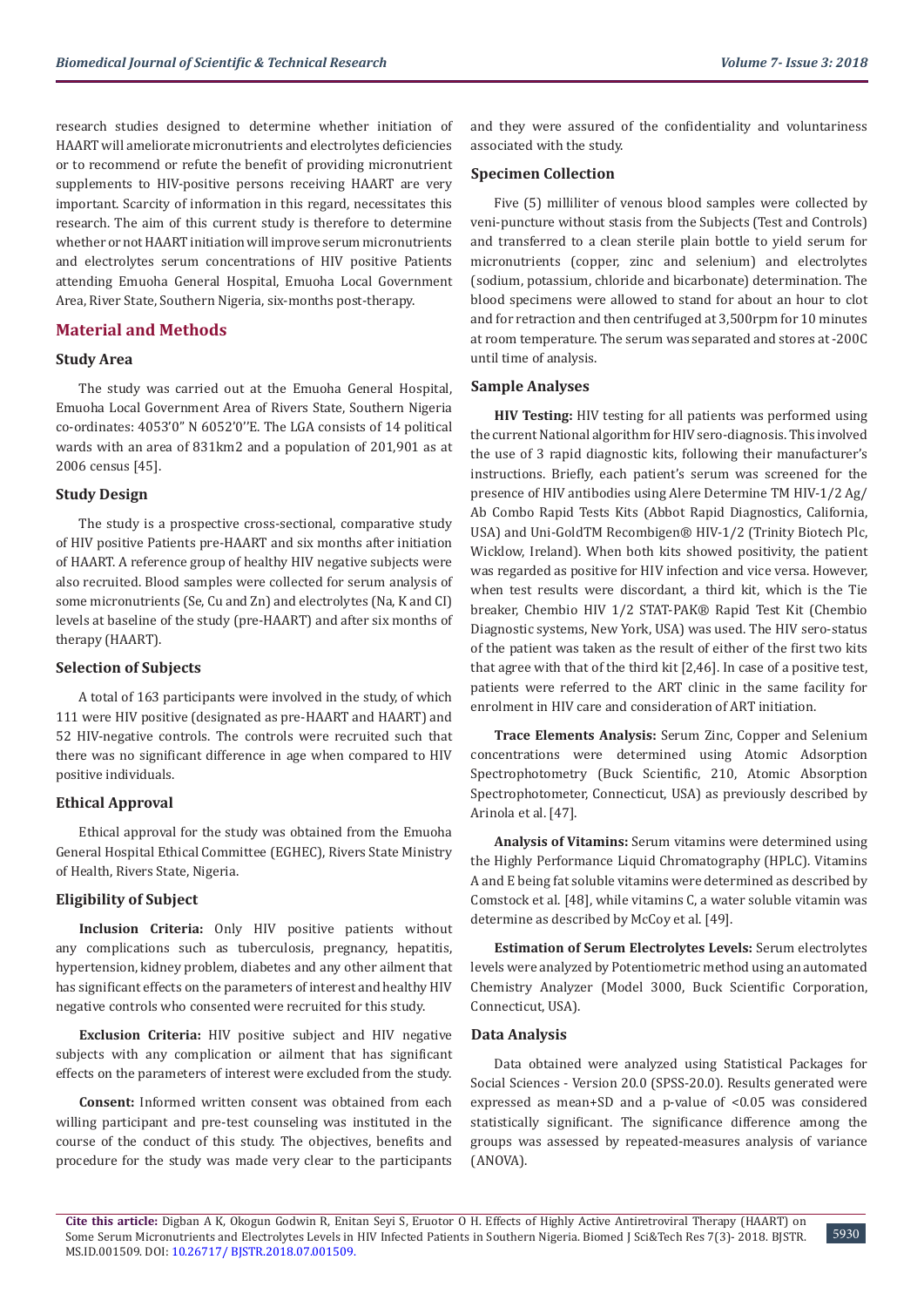# **Results**

**Table 1:** Socio-Demographic Characteristics of the Study Participants.

| <b>Variable</b>       | <b>Categories</b> | HIV-Positive N (%) | Controls N (%) | Total $N(%$ |
|-----------------------|-------------------|--------------------|----------------|-------------|
| Gender                | Male              | 25 (22.5)          | 11 (21.2)      | 36 (22.1)   |
|                       | Female            | 86 (77.5)          | 41 (78.8)      | 127 (77.9)  |
|                       | Total             | 111 (68.1)         | 52 (31.9)      | 163 (100)   |
|                       | 11-20Yrs          | 20(18.0)           | 12 (23.0)      | 32(19.6)    |
|                       | 21-30Yrs          | 36 (32.4)          | 17 (32.7)      | 53(32.5)    |
| Age                   | 31-40Yrs          | 31(28.0)           | 12(23.1)       | 43(26.4)    |
|                       | 41-60Yrs          | 24 (21.6)          | 11 (21.2)      | 35 (21.5)   |
|                       | Total             | 111 (68.1)         | 52 (31.9)      | 163 (100)   |
|                       | Married           | 41 (37.0)          | 23 (44.2)      | 64(39.3)    |
| <b>Marital Status</b> | Single            | 70 (63.1)          | 29 (55.8)      | 99(60.7)    |
|                       | Total             | 111 (68.1)         | 52 (31.9)      | 163 (100)   |
|                       | Civil Servant     | 2(1.8)             | 2(3.8)         | 4(2.4)      |
|                       | Farming           | 23 (20.7)          | 8(15.4)        | 31 (19.0)   |
|                       | Trading           | 47 (42.3)          | 26(50.0)       | 73 (44.8)   |
| Occupation            | Artisans          | 5(4.5)             | 13 (25.0)      | 18 (11.0)   |
|                       | Unemployed        | 34 (30.6)          | 3(5.8)         | 37 (22.1)   |
|                       | Total             | 111 (68.1)         | 52 (31.9)      | 163 (100)   |
| Education             | None              | 28 (25.2)          | 7(13.5)        | 35 (21.5)   |
|                       | Primary           | 48 (43.2)          | 22 (42.3)      | 70 (43.0)   |
|                       | Secondary         | 34 (30.6)          | 21 (40.4)      | 55 (33.7)   |
|                       | Tertiary          | 1(0.90)            | 2(3.8)         | 3(1.8)      |
|                       | Total             | 111(68.1)          | 52 (31.9)      | 163 (100)   |

The socio-demographic profile of the study participants is presented in Table 1. Out of the 163 cohorts, 111 (68.1%) were HIV positive, while 52 (31.9%) were HIV negative. 36 (22.1%) were males, while 127 (77.9%) were females. 32 (19.6%) of the participants were within the age range of 11-20years, 53 (32.5%) within 21-30years, 43 (26.4%) within 31-40years, while 35 (21.5%) were within 41-60years. 64 (39.3%) were married, while 99 (60.7%) were singles. 4 (2.4%) were civil servants, 31 (19.0%) were farmers, 73 (44.8%) were traders, 18 (11.0%) were artisans, while 37 (22.1%) were unemployed. 35 (21.5%) had no formal education, 70 (43.0%) had primary school education, 55 (33.7%) had secondary education, while 3 (1.8%) had tertiary education.

**Table 2:** Mean ± SD Pre-HAART and HAART Serum micronutrients levels of HIV Positive Patients in comparison with the controls.

| <b>Parameters</b>         | <b>HIV</b><br><b>Pre-HAART</b><br>Positive $(N=111)$ | <b>HIV</b><br><b>HAART</b><br>Positive $(N=111)$ | <b>HIV</b><br><b>Controls</b><br>Negative $(N=52)$ | <b>F-Value</b> | <b>P-Value</b> |
|---------------------------|------------------------------------------------------|--------------------------------------------------|----------------------------------------------------|----------------|----------------|
| Vitamin A $(\mu g/dl)$    | $6.32 \pm 1.11$                                      | $8.02 \pm 0.70$                                  | $9.70 \pm 0.93$                                    | 334.709        | 0.000          |
| Vitamin $C \frac{mg}{dl}$ | $0.75 \pm 0.09$                                      | $1.21 \pm 0.42$                                  | $1.73 \pm 0.16$                                    | 192.521        | 0.000          |
| Vitamin $E$ (mg/dl)       | $0.35 \pm 0.04$                                      | $0.41 \pm 0.02$                                  | $0.67 \pm 0.09$                                    | 13.116         | 0.000          |
| Zinc $(\mu g/dl)$         | $76.20 \pm 9.16$                                     | $89.20 \pm 4.73$                                 | 98.48±3.34                                         | 228.948        | 0.000          |
| Copper (µg/dl)            | $35.12 \pm 2.82$                                     | $31.66 \pm 2.33$                                 | $26.43 \pm 3.34$                                   | 178.924        | 0.000          |
| Selenium $(\mu g/dl)$     | $23.30 \pm 5.91$                                     | $44.42 \pm 5.23$                                 | $55.17 \pm 6.02$                                   | 683.008        | 0.000          |

P values <0.05 are considered statistically significant.

The mean±SD Pre-HAART and HAART serum levels of some micronutrients (vitamin A, vitamin C, Vitamin E, zinc copper and selenium) of HIV positive test Subjects in comparison with the Controls (HIV-negative) is presented in Table 2. The

mean±SD HAART serum Vitamin A (8.02±0.70µg/dl), Vitamin C  $(1.21\pm0.42mg/dl)$  and Vitamin E  $(0.41\pm0.02mg/dl)$  serum levels of the HIV positive test subjects were lower than the controls (9.70±0.93µg/dl, 1.73±0.16mg/dl and 0.67±0.09mg/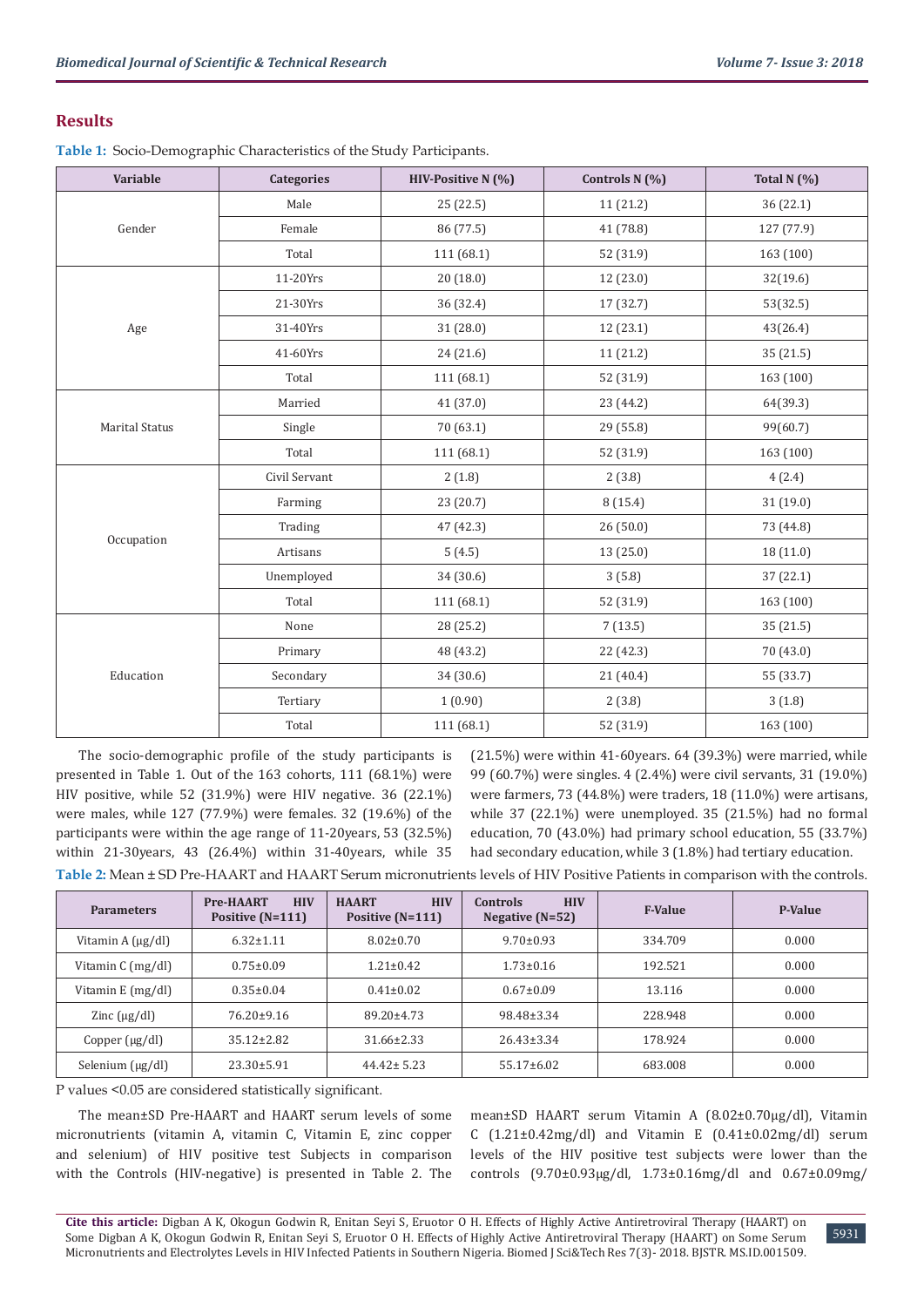dl, respectively), but significantly higher (P<0.05) than the mean±SD Pre-HAART values (6.32±1.11ug/dl, 0.75±0.09mg/dl and 0.35±0.04mg/dl, respectively).

Similarly, the mean±SD HAART serum Zinc (89.20±4.73µg/dl) and Selenium (44.42±5.23µg/dl) serum levels of the HIV positive test Subjects were lower than the controls (98.48±3.34µg/dl and 55.17±6.02µg/dl, respectively), but significantly higher (P<0.05) than the Pre-HAART values  $(76.20\pm9.16\mu g/d)$  and  $23.30\pm5.91\mu g/d$ dl, respectively). On the other hand, the mean±SD serum copper levels of the HAART HIV-positive subjects (31.66±2.33µg/dl) were higher than the controls (26.43±3.34µg/dl), but significantly lower (P<0.05) than that of the pre-HAART (35.12 $\pm$ 2.82 $\mu$ g/dl).

Furthermore, the Mean±SD Pre-HAART and HAART serum electrolytes (potassium, sodium and chloride) levels of HIV positive Patients in comparison with the controls (HIV negative) is presented in Table 3. Our results show that the mean±SD HAART serum Potassium (3.92±0.43mmol/L) and Sodium (134.50±3.27mmol/L) serum levels of the HIV positive Patients were lower than the controls  $(4.07\pm0.57$ mmol/L and  $137.46\pm3.35$ mmol/L, respectively), but significantly higher (P<0.05) than the mean±SD Pre-HAART values (3.29±0.33mmol/L and 132.61±2.46mmol/L, respectively).

| Table 3: Mean ± SD Pre-HAART and HAART serum electrolytes levels of HIV positive Patients in comparison with the controls. |  |  |
|----------------------------------------------------------------------------------------------------------------------------|--|--|
|                                                                                                                            |  |  |

| <b>Parameters</b>  | Pre-HAART HIV<br>Positive $(N=111)$ | <b>HAART HIV Positive</b><br>$(N=111)$ | <b>Controls HIV Negative</b><br>$(N=52)$ | <i>F-value</i> | P-value  |
|--------------------|-------------------------------------|----------------------------------------|------------------------------------------|----------------|----------|
| Potassium (mmol/L) | $3.29 \pm 0.33$                     | $3.92 \pm 0.43$                        | $4.07 \pm 0.57$                          | 85.678         | $0.000*$ |
| Sodium (mmol/L)    | $132.61 \pm 2.46$                   | $134.50 \pm 3.27$                      | $137.46 \pm 3.35$                        | 88.169         | $0.000*$ |
| Chloride (mmol/L)  | $98.92 \pm 5.65$                    | $99.59 \pm 6.53$                       | $100.42 \pm 6.28$                        | 4.286          | 0.146    |

P values <0.05 are considered statistically significant.

On the other hand, there was no significant difference (P>0.05) between the mean±SD Pre-HAART (98.92±5.65mmol/L) and HAART (99.59±6.53mmol/L) serum chloride levels of HIV-positive Patients and the Controls (100.42±6.28mmol/L).

Table 4 shows gender distribution of Pre-HAART serum levels of some micronutrients and electrolytes of HIV positive Patients. There were no significant differences between the males' mean±SD Pre-HAART serum vitamin A (5.97±0.96µg/ dl), vitamin C (0.71±0.12mg/dl), vitamin E (0.30±0.05mg/dl), zinc (74.56±8.11µd/dl), copper (34.70±3.17µg/dl), selenium (22.23±5.57µg/dl), Potassium (3.17±0.16mmol/L), Sodium (132.88±2.42mmol/L) and Chloride (98.16±5.54mmol/L) serum levels and that of their HIV positive female counterparts: 6.43±1.14µg/dl, 0.76±0.21mg/dl, 0.30±0.05mg/dl, 76.67±9.44µd/ dl, 35.26±2.72µg/dl, 23.61±6.00µg/dl, 3.33±2.49mmol/L, 132.88±2.49mmol/L and 99.14±5.69mmol/L, respectively.

**Table 4:** Gender distribution of Mean ± SD Pre-HAART serum levels of some micronutrients and electrolytes of HIV positive Patients.

| Parameters            | Pre-HAART HIV Positive<br>Males $(N=25)$ | Pre-HAART HIV Positive<br>Females (N=86) | t-value | <i>p</i> -value |
|-----------------------|------------------------------------------|------------------------------------------|---------|-----------------|
| Vitamin $A(\mu g/dl)$ | $5.97 \pm 0.96$                          | $6.43 \pm 1.14$                          | 1.834   | 0.069           |
| Vitamin C (mg/dl)     | $0.71 \pm 0.12$                          | $0.76 \pm 0.21$                          | 1.174   | 0.243           |
| Vitamin $E$ (mg/dl)   | $0.30 \pm 0.05$                          | $0.30 \pm 0.05$                          | 0.001   | 0.999           |
| Zinc $(\mu g/dl)$     | $74.56 \pm 8.11$                         | $76.67 \pm 9.44$                         | 1.015   | 0.312           |
| Copper $(\mu g/dl)$   | $34.70 \pm 3.17$                         | $35.26 \pm 2.72$                         | 0.847   | 0.399           |
| Selenium $(\mu g/dl)$ | $22.23 \pm 5.57$                         | $23.61 \pm 6.00$                         | 1.025   | 0.308           |
| Potassium (mmol/L)    | $3.17 \pm 0.16$                          | $3.33 \pm 2.49$                          | 0.616   | 0.539           |
| Sodium (mmol/L)       | $132.88 \pm 2.42$                        | $132.88 \pm 2.49$                        | 0.616   | 0.539           |
| Chloride (mmol/L)     | $98.16 \pm 5.54$                         | $99.14 \pm 5.69$                         | 0.761   | 0.448           |

P values <0.05 are considered statistically significant.

In addition, Table 5 shows gender distribution of Mean±SD HAART serum levels of some micronutrients and electrolytes of HIV positive Patients. There were no significant differences between the males' mean±SD HAART serum vitamin A (9.21±0.77µg/dl), vitamin E (0.66±0.91mg/dl), copper (31.12±2.47µg/dl), selenium (44.46±4.09µg/dl), Potassium (3.98±0.36mmol/L), Sodium (137.00±2.97mmol/L) and Chloride (101.68±6.72mmol/L) serum levels and that of their HIV positive female counterparts:

8.97±0.67µg/dl, 0.71±0.82mg/dl, 31.82±2.29µd/dl, 44.41±5.55µg/dl, 3.91±0.45mmol/L, 137.65±3.36mmol/L and 101.57±5.52mmol/L, respectively. On one hand, while the HIV positive males' mean±SD HAART serum vitamin C serum level (1.46±0.36mg/dl) was significantly higher (P<0.05) than that of their female counterparts (1.14±0.41mg/dl), on the other hand, their mean±SD HAART serum zinc level (89.42±2.45µg/dl) was significantly lower than that of the females (94.71±4.71µg/dl).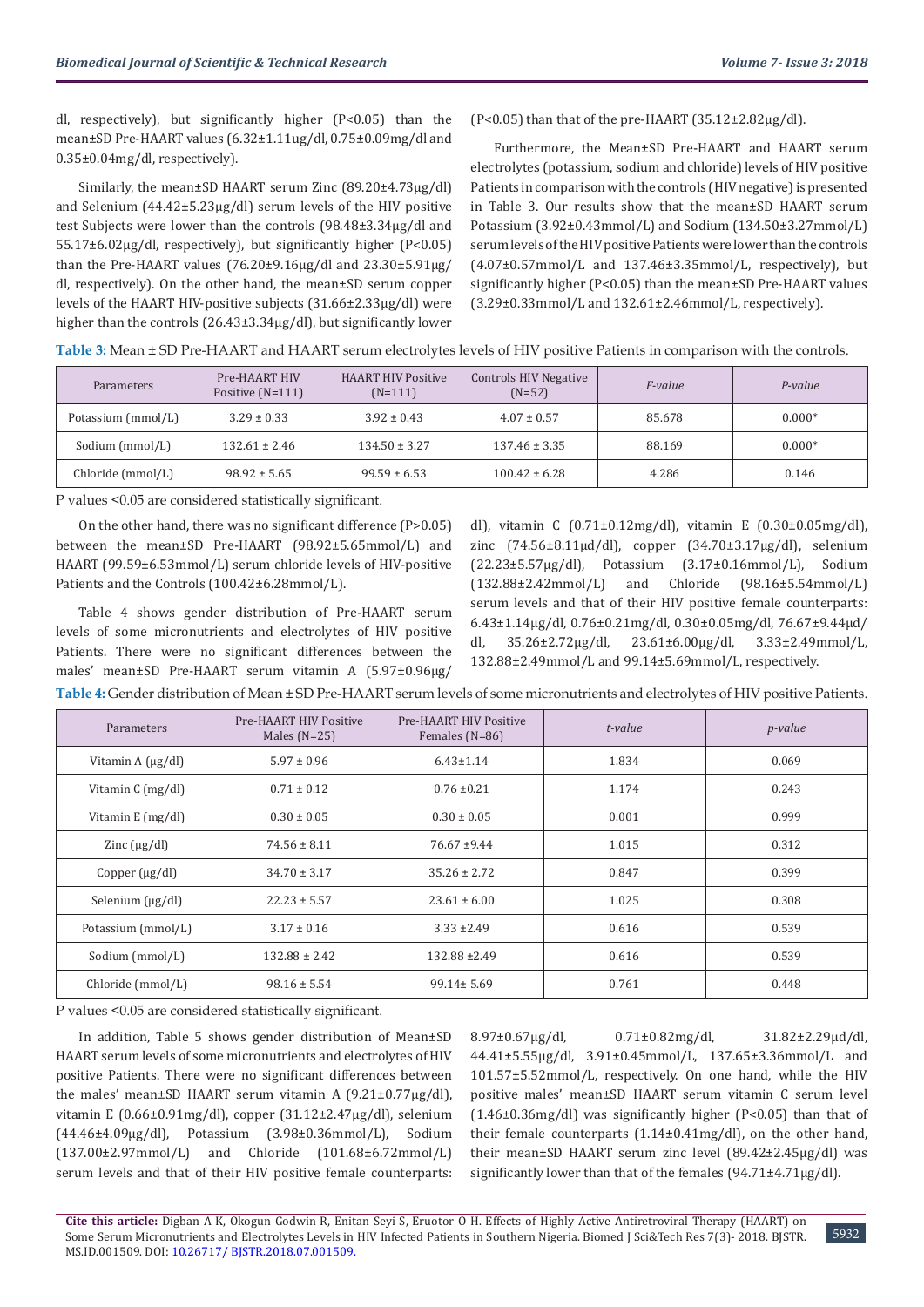| <b>Parameters</b>         | <b>HAART HIV Positive Males</b><br>$(N=25)$ | <b>HAART HIV Positive</b><br>Females (N=86) | t-value | P-value  |
|---------------------------|---------------------------------------------|---------------------------------------------|---------|----------|
| Vitamin $A(\mu g/dl)$     | $9.21 \pm 0.77$                             | $8.97 \pm 0.67$                             | 1.479   | 0.142    |
| Vitamin $C \frac{mg}{dl}$ | $1.46 \pm 0.36$                             | $1.14 \pm 0.41$                             | 3.545   | $0.001*$ |
| Vitamin $E$ (mg/dl)       | $0.66 \pm 0.91$                             | $0.71 \pm 0.82$                             | 0.247   | 0.805    |
| Zinc $(\mu g/dl)$         | 89.42±2.45                                  | $94.71 \pm 4.71$                            | 2.171   | $0.032*$ |
| Copper $(\mu g/d)$        | $31.12 \pm 2.47$                            | $31.82 \pm 2.29$                            | 1.348   | 0.181    |
| Selenium $\mu$ g/dl)      | $44.46 \pm 4.09$                            | $44.41 \pm 5.55$                            | 0.040   | 0.968    |
| Potassium (mmol/L)        | $3.98 \pm 0.36$                             | $3.91 \pm 0.45$                             | 0.731   | 0.466    |
| Sodium (mmol/L)           | 137.00±2.97                                 | $137.65 \pm 3.36$                           | 0.875   | 0.384    |
| Chloride (mmol/L)         | 101.68±6.72                                 | $101.57 \pm 5.52$                           | 0.074   | 0.942    |

**Table 5:** Gender distribution of HAART serum levels of some micronutrients and electrolytes of HIV positive subjects.

P values <0.05 are considered statistically significant

## **Discussion**

This present study assessed the effects of HAART initiation on some serum micronutrients and electrolytes serum levels in HIV positive Patients attending Emuoha General Hospital, Emuoha Local Government Area, Rivers State, Southern Nigeria, six-months post-therapy.

The outcome of this study shows that micronutrients and electrolytes deficiencies exist in HIV infected individuals in the absence of HAART. The lower Pre-HAART vitamins and mineral elements serum levels as seen in this present study is in agreement with the findings of other previous studies including those of Akinola et al. [21], Anyabolu et al. [37], Arinola et al. [47], Graham et al. [50], Constans et al. [51], Coutsoudis et al. [52], Stephensen et al. [53], Lawal et al. [54] and Forrester and Sztam [55], who all reported lower levels in HIV infected Patients; compared with the controls. The mean±SD Pre-HAART Zinc and Selenium levels of the HIV infected Subjects were found to be significantly lower (P<0.05) than the controls. This is consistent with the findings of Eley et al. [56], Bobat et al. [57] and Ogunro et al. [58]. The reduction in Selenium level may be caused by several factors such as latent state induced by the virus, malabsorption, altered metabolism, gut infection, altered gut barrier function and the hypermetabolic state [59-61]. It has also been suggested that a possible cause of selenium depletion among HIV positive Subjects is the utilization of selenium by HIV-l virus to produce its own selenoenzymes [62-64].

Low or deficient serum concentrations of micronutrients in HIV infected patients has been individually associated with either low CD+T-cell counts, advanced HIV-related diseases, increased disease progression or mortality [13,21,30,40,65-67]. Possible mechanisms as earlier posited include increased intracellular oxidative stress which is responsible for the production of reactive oxygen species (ROS) such as superoxide anion, hydroxyl radical, and hydrogen peroxide. Excessive production of ROS has been associated with increased stimulation of HIV replication, increased pro-oxidant effect of tumor necrosis factor (TNF) and accelerated development of Immunodeficiency contributing to the increased morbidity, more rapid disease progression, and the higher mortality seen in HIVinfected patients with micronutrient deficiencies [17,19,42,44].

In addition, poor dietary intakes, poor absorption and diarrhea which is common in HIV infection, may also have contributed to the reduced levels of micronutrients and electrolytes in the HIV subjects [15]. Also, the recycling mechanism of biologically active vitamin E through ascorbate has been reported to be impaired in HIV patients [54,68].

On the other hand, the mean±SD serum copper levels of the pre-HAART HIV infected Patients (35.12±2.82µg/dl) in this study was found to be significantly higher (P<0.05) than that of the controls (26.43±3.34µg/dl). This is in accordance with the findings of previous studies done by Lawal et al. [54] and Nwegbu et al. [69] who both reported a significant increase in the mean plasma copper concentration of HIV infected Subjects when compared with control group. Copper as a compound is required for immune complex formation, blood and coagulation factors formation. In fact, it is a major micronutrient required by the body in HIV infection [32].

With regard to their serum electrolytes levels, the mean±SD Pre-HAART serum Potassium and Sodium serum levels of the HIV infected were significantly  $(P<0.05)$  lower than the controls. This agrees with the works of Ross, Klothman [70] and Eshiet et al. [71] who both observed that HIV infection at different clinical stages may present fluid electrolytes and acid-base abnormalities, acute renal-failure and glomerulopathy. The observed lower levels of plasma K+ in the HIV infected Patients Pre-HAART in this study may be attributed to the dilution of the extracellular space, movement of K+ into cells or loss from the body or kidney as earlier reported by Ziegler [72].

Furthermore, although lower micronutrients and electrolytes levels were observed among HIV infected patient's Pre-HAART in this present study, these deficiencies were however corrected with the initiation of HAART. This was evident by a significant higher (P<0.05) mean±SD HAART serum Vitamin A, Vitamin C, Vitamin E, Zinc, Selenium, Potassium and Sodium serum levels (except Copper and Chloride) of the HIV positive Patients in comparison with the mean±SD Pre-HAART values. This observation agrees with that of Akinola et al. [21], Arinola et al. [47] and Sundaram et al. [73] who observed a significant increase in zinc and that of Akinboro et al. [22] and Look et al. [74] who observed a significant increase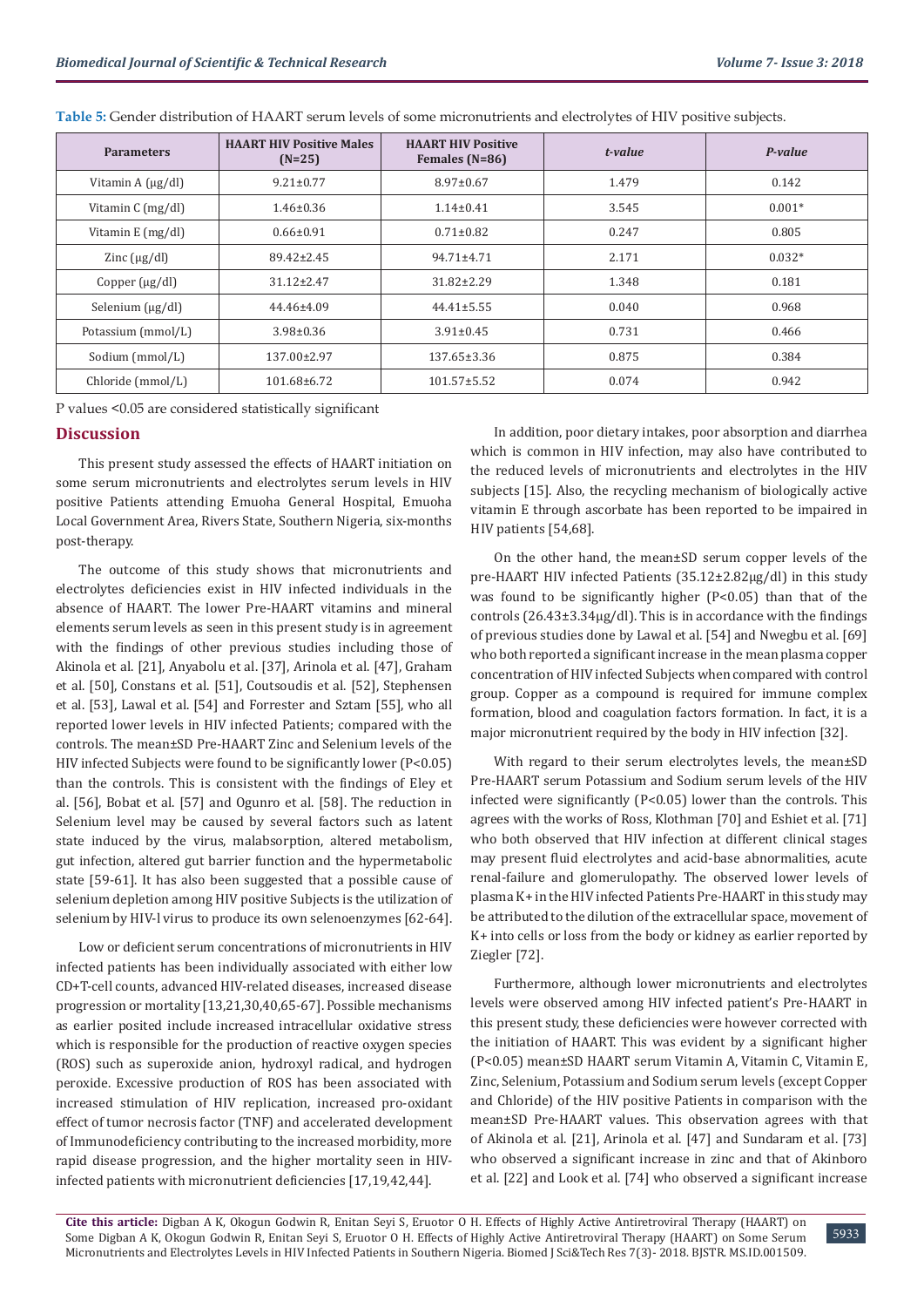in serum selenium serum level following initiation of HAART. But, it however disagrees with the report of Akinola et al. [21] who observe no significant (P>0.05) difference between the mean serum levels of Selenium and Copper in HAART patients compared to Pre-HAART patients.

Furthermore, the mean±SD HAART serum zinc and selenium levels were observed to be lower than the control in this study, but the serum copper level was found to be higher. This contradicts the work of Batterham et al. [75] who observed no significant difference in serum selenium between those on HAART and the control group. And it also opposed the work of Akinola et al. [21], who observed that Patients on HAART had significant (P<0.05) higher levels of zinc, but lower level of copper and selenium levels compared to control subjects. High zinc level in these patients was thought to be beneficial since zinc could be both an inhibitor of reverse transcriptase and activator of the 'tat protein'.

Rousseau et al. [76] in a work titled, "Influence of highly active antiretroviral therapy on micronutrient profiles in HIVinfected patients", observed significant decrease in the percentage of persons with selenium deficiency (from 77% to 10%) and copper overload (from 98% to 43%) after HAART initiation. Their findings show that selenium, copper and zinc levels were neither significantly improved after HAART initiation nor higher in those receiving HAART at follow-up. They therefore conclude that HAART may reduce selenium deficiency and not necessarily increase its level.

On the other hand, there was no significant difference (P>0.05) between the mean±SD Pre-HAART and HAART serum chloride levels of HIV-positive Patients when compared to the Controls. The reason for this observation is not well understood and would require further investigation. Howbeit, lower plasma chloride concentration has been linked to heavy sweating, vomiting, diarrhea, dehydration, adrenal and kidney diseases as reported by Kleyman et al. [77].

We recognized some limitations in this study. Firstly, viral load assessment was not done; hence it was difficult to characterize the patients who failed to respond to HAART. Secondly, this is a crosssectional analysis and a finding of association does not necessarily mean causation. Thirdly, we recognized that serum concentrations may not be the best measure of total body stores for micronutrients since serum levels are tightly regulated across a range of dietary intake. Large randomized placebo-controlled trials should be conducted in HIV-positive persons receiving HAART to determine effects on clinical and laboratory rather than just laboratory HIVrelated outcomes.

#### **Conclusion**

The outcome of this study confirms that micronutrients and electrolytes deficiencies exist in HIV infection which were corrected following HAART initiation. This further strengthened earlier works that posited that HAART can improves life expectancy through repletion of micronutrients and electrolytes levels with a normal kidney function. The decrease in micronutrients that accompanies HIV infection suggests a potentially important role of nutritional supplementation and good nutrition in the proper management of HIV/AIDS. We therefore recommend that HIV infected Patients should be investigated and treated for micronutrients and electrolytes deficiency, if present, to reduce the morbidity and mortality associated with HIV infection. Close monitoring of patients before and during HAART is very critical to aid in evaluating drug combinations and implementation of dose modifications when necessary. The information obtained in this study will therefore help health workers to emphasize on the use of HAART in their campaign for HIV management and encourage HIV patients in making themselves available to be treated especially at the early stage of infection.

#### **References**

- 1. Oladeinde BH, Omoregie R, Olley M, Anunibe JA (2011) Prevalence of HIV and anaemia among pregnant women in a rural community of Nigeria. International Journal of Basic and Applied Virology 1(1): 15.
- 2. [Olayanju AO, Afolabi T, Ezigbo ED, Enitan SS, Oluwatayo BO \(2018\)](http://www.sciencedomain.org/abstract/24876) [Assessment of Antiphospholipid Antibodies, CD4 Count and Some](http://www.sciencedomain.org/abstract/24876) [Haematological Parameters in HIV Patients attending a Tertiary Health](http://www.sciencedomain.org/abstract/24876) [Institution in South-Western Nigeria. International Blood Research &](http://www.sciencedomain.org/abstract/24876) [Review 8\(2\): 1-14.](http://www.sciencedomain.org/abstract/24876)
- 3. [UNAIDS-Joint United Nations Programme on HIV and AIDS \(2016\) Fact](http://www.unaids.org/) [sheet-latest statistics on the status of the AIDS epidemic.](http://www.unaids.org/)
- 4. [Hogg RS, Yip B, Kully C, Craib KJP, O'Shaughnessy MV, et al. \(1999\)](https://www.ncbi.nlm.nih.gov/pubmed/10102000) [Improved survival among HIV-infected Patients after initiation of triple](https://www.ncbi.nlm.nih.gov/pubmed/10102000) [drug antiretroviral regimens. CMAJ 160\(5\): 659-665.](https://www.ncbi.nlm.nih.gov/pubmed/10102000)
- 5. [Yeni PG, Hammer SM, Carpenter CC, Cooper DA, Fischl MA, et al. \(2002\)](https://www.ncbi.nlm.nih.gov/pubmed/12095387) [Antiretroviral treatment for adult HIV infection in 2002: Updated](https://www.ncbi.nlm.nih.gov/pubmed/12095387) [recommendations of the International AIDS Society-USA Panel. JAMA](https://www.ncbi.nlm.nih.gov/pubmed/12095387) [288\(2\): 222-235.](https://www.ncbi.nlm.nih.gov/pubmed/12095387)
- 6. [Moore AL, Kirk O, Johnson AM \(2003\) Virologic, immunologic and](https://www.ncbi.nlm.nih.gov/pubmed/12640206) [clinical response to highly active antiretroviral therapy: The gender](https://www.ncbi.nlm.nih.gov/pubmed/12640206) [issue revisited. J Acquir Immune Defic Syndr 32\(4\): 452-461.](https://www.ncbi.nlm.nih.gov/pubmed/12640206)
- 7. [Palella FJ Jr, Baker RK, Moorman AC, Chmiel JS, Wood KC, et al. \(2006\)](https://www.ncbi.nlm.nih.gov/pubmed/16878047) [Mortality in the highly active antiretrovial therapy era: Changing causes](https://www.ncbi.nlm.nih.gov/pubmed/16878047) [of death and disease in the HIV outpatient study. Journal of Acquired](https://www.ncbi.nlm.nih.gov/pubmed/16878047) [Immune Deficiency Syndrome 43\(1\): 27-34.](https://www.ncbi.nlm.nih.gov/pubmed/16878047)
- 8. [Itodo GE, Enitan SS, Samanu VO, Ehiaghe FA, Akele YR, et al. \(2015\) Effect](http://www.academicjournals.org/journal/AJCPath/article-full-text-pdf/DB2C53355376) [of highly active antiretroviral therapy \(HAART\) On CD4+ cell count and](http://www.academicjournals.org/journal/AJCPath/article-full-text-pdf/DB2C53355376) [liver enzymes in HIV infection at Lokoja, Nigeria. African Journal of](http://www.academicjournals.org/journal/AJCPath/article-full-text-pdf/DB2C53355376) [Cellular Pathology 4: 34-41.](http://www.academicjournals.org/journal/AJCPath/article-full-text-pdf/DB2C53355376)
- 9. UNAIDS: Joint United Nations Programme on HIV and AIDS (2013) New HIV infections among children have been reduced by 50% or more in seven countries in sub-Saharan Africa, UN AIDS, Geneva.
- 10. [Akele RY, Olayanju AO, Bala ND, Chollom SC, Enitan SS, Irec J \(2015\)](https://www.researchgate.net/publication/319182533_HAEMATOLOGICAL_PARAMETERS_IN_HUMAN_IMMUNODEFICIENCY_VIRUS_POSITIVE_INDIVIDUALS_ON_DIFFERENT_HAART_REGIMEN) [Haematological parameters in Human Immunodeficiency Virus](https://www.researchgate.net/publication/319182533_HAEMATOLOGICAL_PARAMETERS_IN_HUMAN_IMMUNODEFICIENCY_VIRUS_POSITIVE_INDIVIDUALS_ON_DIFFERENT_HAART_REGIMEN) [positive individuals on different HAART regimen. World Journal of](https://www.researchgate.net/publication/319182533_HAEMATOLOGICAL_PARAMETERS_IN_HUMAN_IMMUNODEFICIENCY_VIRUS_POSITIVE_INDIVIDUALS_ON_DIFFERENT_HAART_REGIMEN) [Pharmaceutical Research 4\(12\): 30-42.](https://www.researchgate.net/publication/319182533_HAEMATOLOGICAL_PARAMETERS_IN_HUMAN_IMMUNODEFICIENCY_VIRUS_POSITIVE_INDIVIDUALS_ON_DIFFERENT_HAART_REGIMEN)
- 11. [Moore RD, Keruly JC, Gebo KA, Lucas GM \(2005\) An improvement in](https://www.ncbi.nlm.nih.gov/pubmed/15905736) [virologic response to highly active antiretroviral therapy in clinical](https://www.ncbi.nlm.nih.gov/pubmed/15905736) [practice from 1996 through 2002. J Acquir Immune Defic Syndr 39\(2\):](https://www.ncbi.nlm.nih.gov/pubmed/15905736) [195-198.](https://www.ncbi.nlm.nih.gov/pubmed/15905736)
- 12. [Drain PK, Kupka R, Mugusi F, Fawzi WW \(2007\) Micronutrients in HIV](https://www.ncbi.nlm.nih.gov/pubmed/17284727)[positive persons receiving highly active antiretroviral therapy. The](https://www.ncbi.nlm.nih.gov/pubmed/17284727) [American Journal of Clinical nutrition 85\(2\): 333-345.](https://www.ncbi.nlm.nih.gov/pubmed/17284727)
- 13. [Amit M, Habib H, Akhtar H \(2009\) Correlation of CD4+ T cell count with](https://www.researchgate.net/publication/236176813_Correlation_of_CD4_T_cell_count_with_serum_Zinc_Copper_and_Selenium_in_HIV_positive_individuals) [serum zinc, copper and selenium in HIV positive individuals. Internet J](https://www.researchgate.net/publication/236176813_Correlation_of_CD4_T_cell_count_with_serum_Zinc_Copper_and_Selenium_in_HIV_positive_individuals) [Epidemiol p. 6.](https://www.researchgate.net/publication/236176813_Correlation_of_CD4_T_cell_count_with_serum_Zinc_Copper_and_Selenium_in_HIV_positive_individuals)
- 14. Zaneta MP, Annmeyer S, Gardner C (2012) HIV Medications-Food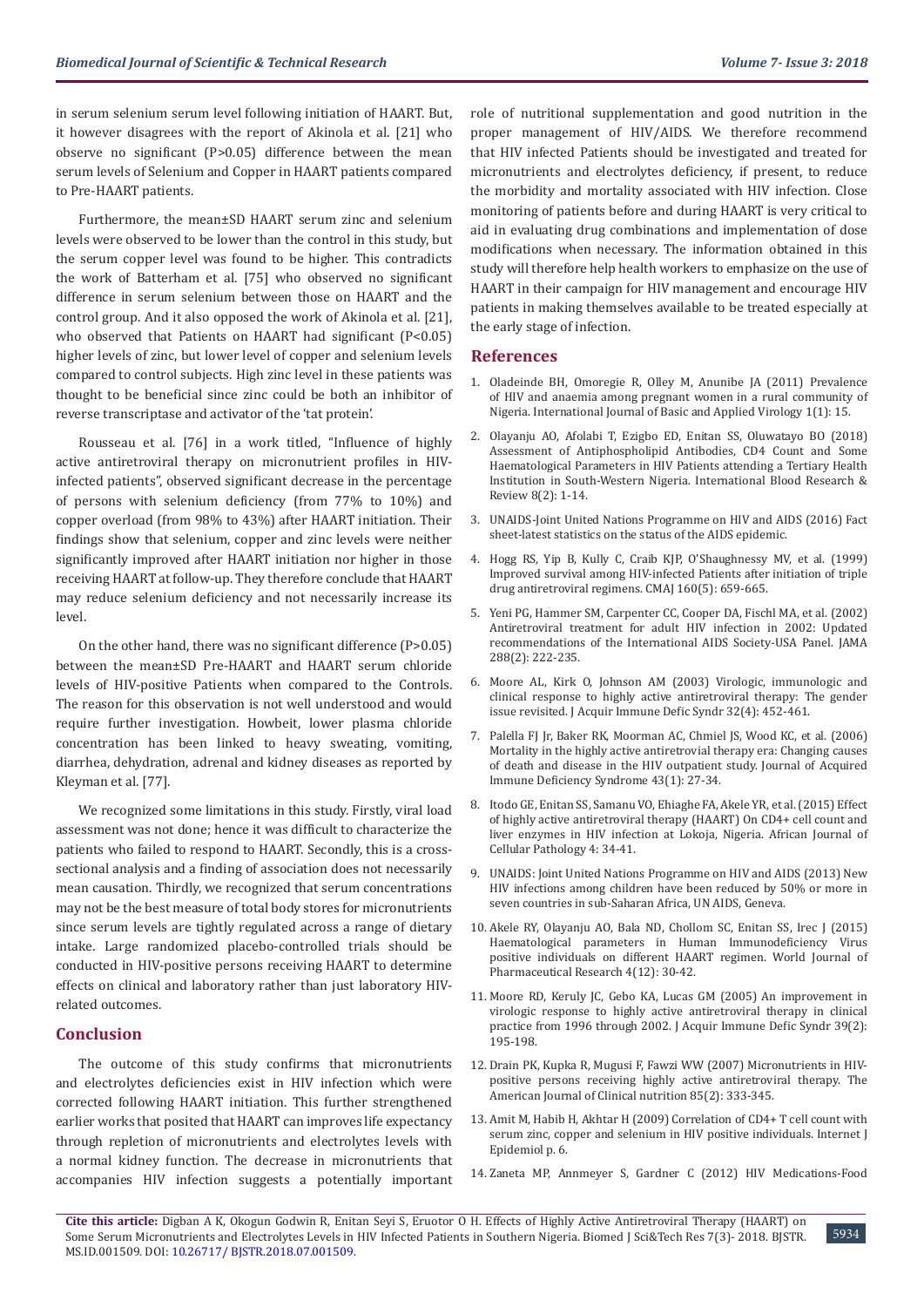Interaction Hand Book, (2nd Edn); Indiana University Medical Centre, Indianapolis pp 1-8.

- 15. [Dworkin BM, Wormser GP, Axelrod F, Pierre N, Schwarz E, et al. \(1990\)](https://www.ncbi.nlm.nih.gov/pubmed/2273533)  [Dietary intake in patients with acquired immunodeficiency syndrome](https://www.ncbi.nlm.nih.gov/pubmed/2273533)  [\(AIDS\), patients with AIDS-related complex, and serologically positive](https://www.ncbi.nlm.nih.gov/pubmed/2273533)  [human immunodeficiency virus patients: correlations with nutritional](https://www.ncbi.nlm.nih.gov/pubmed/2273533)  [status. JPEN J Parenter Enteral Nutr 14\(6\): 605-609.](https://www.ncbi.nlm.nih.gov/pubmed/2273533)
- 16. [Fuchs J, Ochsendorf F, Schöfer H, Milbradt R, Rübsamen-Waigmann H](https://www.ncbi.nlm.nih.gov/pubmed/1766417)  [\(1991\) Oxidative imbalance in HIV infected patients. Med Hypotheses](https://www.ncbi.nlm.nih.gov/pubmed/1766417)  [36\(1\): 60-64.](https://www.ncbi.nlm.nih.gov/pubmed/1766417)
- 17. [Allard JP, Aghdassi E, Chau J, Salit I, Walmsley S \(1998\) Oxidative stress](https://www.ncbi.nlm.nih.gov/pubmed/9440389)  [and plasma antioxidant micronutrients in humans with HIV infection.](https://www.ncbi.nlm.nih.gov/pubmed/9440389)  [Am J Clin Nutr 67\(1\): 143-147.](https://www.ncbi.nlm.nih.gov/pubmed/9440389)
- 18. [Allard JP, Aghdassi E, Chau J \(1998\) Effects of vitamin E and C](https://www.ncbi.nlm.nih.gov/pubmed/9764785)  [supplementations on oxidative stress and viral load in HIV-infected](https://www.ncbi.nlm.nih.gov/pubmed/9764785)  [subjects. AIDS 12\(13\): 1653-1659.](https://www.ncbi.nlm.nih.gov/pubmed/9764785)
- 19. [Das UN, Podama M, Sogner PS \(1990\) Stimulation of free radical](https://www.ncbi.nlm.nih.gov/pubmed/2157420)  [generations in human leucocytes by various agents including tumor](https://www.ncbi.nlm.nih.gov/pubmed/2157420)  [necrosis factor is a calmodulin-dependent process. Biochem Biophys](https://www.ncbi.nlm.nih.gov/pubmed/2157420)  [Res Commun 167\(3\): 1030-1036.](https://www.ncbi.nlm.nih.gov/pubmed/2157420)
- 20. [Berger, MM, Shenkin A \(2006\) Update on clinical micronutrient](https://www.ncbi.nlm.nih.gov/pubmed/17053424)  [supplementation studies in the critically ill. Curr Opin Clin Nutr Metab](https://www.ncbi.nlm.nih.gov/pubmed/17053424)  [Care 9\(6\): 711-716.](https://www.ncbi.nlm.nih.gov/pubmed/17053424)
- 21. [Akinola FF, Akinjinmi AA, Oguntibeju OO \(2012\) Effect of Combined](https://www.omicsonline.org/effect-of-combined-antiretroviral-therapy-on-selected-trace-elements-and-cd4+t-cell-count-in-hiv-positive-persons-in-an-african-setting-2155-6113.1000185.php?aid=10114)  [Antiretroviral Therapy on Selected Trace Elements and CD4 T-cell Count](https://www.omicsonline.org/effect-of-combined-antiretroviral-therapy-on-selected-trace-elements-and-cd4+t-cell-count-in-hiv-positive-persons-in-an-african-setting-2155-6113.1000185.php?aid=10114)  [in HIV-Positive Persons in an African Setting. Journal of AIDS & Clinical](https://www.omicsonline.org/effect-of-combined-antiretroviral-therapy-on-selected-trace-elements-and-cd4+t-cell-count-in-hiv-positive-persons-in-an-african-setting-2155-6113.1000185.php?aid=10114)  [Research 3: 185.](https://www.omicsonline.org/effect-of-combined-antiretroviral-therapy-on-selected-trace-elements-and-cd4+t-cell-count-in-hiv-positive-persons-in-an-african-setting-2155-6113.1000185.php?aid=10114)
- 22. [Akinboro AO, Onayemi O, Ayodele OE, Mejiuni AD, Atiba AS \(2013\)](https://www.ncbi.nlm.nih.gov/pubmed/24198891)  [The impacts of first line highly active antiretroviral therapy on serum](https://www.ncbi.nlm.nih.gov/pubmed/24198891)  [selenium, CD4 count and body mass index: A cross-sectional and short](https://www.ncbi.nlm.nih.gov/pubmed/24198891)  [prospective study. Pan African Medical Journal 15: 97.](https://www.ncbi.nlm.nih.gov/pubmed/24198891)
- 23. [Attah RA, Attah CJ, Muhammed MJ \(2016\) Effect of Micronutrients on](https://www.researchgate.net/publication/307856423_Effect_of_Micronutrient_on_HIV_Infected_Patients_Receiving_Highly_Active_Antiretroviral_Therapy_and_Its_Implication_on_Markers_of_Renal_Disease)  [HIV infected Patients Receiving Highly Active Antiretroviral Therapy and](https://www.researchgate.net/publication/307856423_Effect_of_Micronutrient_on_HIV_Infected_Patients_Receiving_Highly_Active_Antiretroviral_Therapy_and_Its_Implication_on_Markers_of_Renal_Disease)  [its Implication on markers of Renal Disease. The South Asian Journal of](https://www.researchgate.net/publication/307856423_Effect_of_Micronutrient_on_HIV_Infected_Patients_Receiving_Highly_Active_Antiretroviral_Therapy_and_Its_Implication_on_Markers_of_Renal_Disease)  [Medicine 1\(2\): 22-28.](https://www.researchgate.net/publication/307856423_Effect_of_Micronutrient_on_HIV_Infected_Patients_Receiving_Highly_Active_Antiretroviral_Therapy_and_Its_Implication_on_Markers_of_Renal_Disease)
- 24. [Evans P, Halliwell B \(2001\) Micronutrients: Oxidant/antioxidant status.](https://www.ncbi.nlm.nih.gov/pubmed/11509092)  [Br J Nutr 85\(2\): S67-S74.](https://www.ncbi.nlm.nih.gov/pubmed/11509092)
- 25. [Singh M \(2004\) Role of micronutrients for physical growth and mental](https://www.ncbi.nlm.nih.gov/pubmed/14979388)  [development. Indian J Pediatr 71\(1\): 59-62.](https://www.ncbi.nlm.nih.gov/pubmed/14979388)
- 26. [Fledler JL, Macdonald B \(2009\) A strategic approach to the unfinished](https://www.ncbi.nlm.nih.gov/pubmed/20496620)  [fortification programs in 48 countries. Food and Nutr Bull 30\(4\): 283-](https://www.ncbi.nlm.nih.gov/pubmed/20496620) [311.](https://www.ncbi.nlm.nih.gov/pubmed/20496620)
- 27. [Eipper B, Milgram SL, Husten EJ, Yun H, Mains RE \(1993\) Peptidylglycine](https://www.ncbi.nlm.nih.gov/pubmed/8518727)  [alpha amidiating monooxygenae: A multifunctional protein with](https://www.ncbi.nlm.nih.gov/pubmed/8518727)  [catalytic, processing, and routing domains. Prot Sci 2\(4\): 489-497.](https://www.ncbi.nlm.nih.gov/pubmed/8518727)
- 28. McLaren DS, Loveridge N, Duthie GG, Bolton-Smith C (1993) Fat Soluble Vitamin In: Human nutrition and dietetics. Garrow JS, James WPT, (eds.); London, Churchill Livingstone Press, pp. 208-238.
- 29. [Berger MM \(2003\) Key vitamins and trace elements in the critically ill.](https://www.karger.com/Article/Pdf/72750)  [Nestlke Nutr Workshop Ser Clin Perform Programme 8: 99-111.](https://www.karger.com/Article/Pdf/72750)
- 30. [Allavena C, Dousset B, May T, Dubois F, Canton P, et al. \(1995\)](https://www.ncbi.nlm.nih.gov/pubmed/7779539)  [Relationship of trace element, immunological markers, and HIV1](https://www.ncbi.nlm.nih.gov/pubmed/7779539)  [infection progression. Biol Trace Elem Res 47\(1-3\): 133-138.](https://www.ncbi.nlm.nih.gov/pubmed/7779539)
- 31. [Bogden JD, Kemp FW, Han S, Li W, Bruening K, et al. \(2000\) Status of](https://www.ncbi.nlm.nih.gov/pubmed/10966904)  [selected nutrients and progression of human immunodeficiency virus](https://www.ncbi.nlm.nih.gov/pubmed/10966904)  [type 1 infection. Am J Clin Nutr 72\(3\): 809-815.](https://www.ncbi.nlm.nih.gov/pubmed/10966904)
- 32. [Percival SS \(1998\) Copper and immunity. Am J Clin Nutr 67: 1064S-1068S.](https://www.ncbi.nlm.nih.gov/pubmed/9587153)
- 33. [Fraker PJ, King LE, Laakko T, Vollmer TL \(2000\) The dynamic link](https://www.ncbi.nlm.nih.gov/pubmed/10801951) [between the integrity of the immune system and zinc status. J Nutr 130:](https://www.ncbi.nlm.nih.gov/pubmed/10801951) [1399S-1406S.](https://www.ncbi.nlm.nih.gov/pubmed/10801951)
- 34. [Ferencík M, Ebringer L \(2003\) Modulatory effects of selenium and zinc](https://www.ncbi.nlm.nih.gov/pubmed/12879758) [on the immune system. Folia Microbiol 48\(3\): 417-426.](https://www.ncbi.nlm.nih.gov/pubmed/12879758)
- 35. Burtis CA, Bruns DE, Ashwood ER (2017) Electrolytes. Burtis CA, Bruns DE, Ashwood ER (eds.) In: Tietz Fundamentals of Clinical Chemistry and Molecular Diagnostics (8<sup>th</sup> Edn). Elsevier.
- 36. Cheesbrough M (2006) Measurement of Sodium and Potassium in Serum or Plasma. In: Cheesbrough M (edn.). District Laboratory Practice in Topical Countries, Part 1. Cambridge University Press, Cape Town, South Africa pp. 364-369.
- 37. [Anyabolu HC, Adejuyige E, Adeodu O \(2014\) Serum Micronutrients of](https://www.hindawi.com/journals/art/2014/351043/) [HAART-Naïve, HIV infected Children in South Western Nigeria: A Case](https://www.hindawi.com/journals/art/2014/351043/) [Controlled Study. AIDS Research and Treatment, p. 8.](https://www.hindawi.com/journals/art/2014/351043/)
- 38. [Owiredu W, Quaye L, Amidu N, Addai-Mensah O \(2011\) Prevalence of](https://www.ncbi.nlm.nih.gov/pubmed/21572851) [anaemia and immunological markers among Ghanaian HAART-naïve](https://www.ncbi.nlm.nih.gov/pubmed/21572851) [HIV-patients and those on HAART. Afr Health Sci 11\(1\): 2-15.](https://www.ncbi.nlm.nih.gov/pubmed/21572851)
- 39. [Onodugo OD, Chukwuka C, Onyedum C, Ejim E, Mbah A, et al. \(2013\)](https://www.ncbi.nlm.nih.gov/pubmed/23771870) [Baseline Renal Function among Antiretroviral Therapy, HIV-infected](https://www.ncbi.nlm.nih.gov/pubmed/23771870) [Patients in South East Nigeria. J Int Assoc Provid AIDS Care.](https://www.ncbi.nlm.nih.gov/pubmed/23771870)
- 40. [Tang AM, Graham NM, Kirby AJ, McCall LD, Willett WC, et al. \(1993\)](https://www.ncbi.nlm.nih.gov/pubmed/7903021) [Dietary micronutrient intake and risk of progression to acquired](https://www.ncbi.nlm.nih.gov/pubmed/7903021) [immunodeficiency syndrome \(AIDS\) in human immunodeficiency virus](https://www.ncbi.nlm.nih.gov/pubmed/7903021) [type 1 \(HIV-1\)-infected homosexual men. Am J Epidemiol 138\(11\): 937-](https://www.ncbi.nlm.nih.gov/pubmed/7903021) [951.](https://www.ncbi.nlm.nih.gov/pubmed/7903021)
- 41. Cheesbrough M (2006) Human Immunodeficiency Virus. In: Cheesbrough M (eds.). District Laboratory Practice in Topical Countries, Part 2. Cambridge University Press, Cape Town, South Africa. pp. 253- 265.
- 42. [Schwartz KB \(1996\) Oxidative stress during viral infection: A review.](https://www.ncbi.nlm.nih.gov/pubmed/8891667) [Free Radic Bio Med 21\(5\): 641-649.](https://www.ncbi.nlm.nih.gov/pubmed/8891667)
- 43. [Oguntibeju OO, van den Heever WMJ, van Schalkwyk FE \(2007\) The](https://www.ncbi.nlm.nih.gov/pubmed/19093495) [interrelationship between nutrition and the immune system I HIV](https://www.ncbi.nlm.nih.gov/pubmed/19093495) [infection: A Review. Pakistan Journal of Biological Sciences 10\(24\):](https://www.ncbi.nlm.nih.gov/pubmed/19093495) [4327-4338.](https://www.ncbi.nlm.nih.gov/pubmed/19093495)
- 44. [Mandas A, Lorio EL, Congiu MG, Balestrieri C, Mereu A, et al. \(2009\)](https://www.ncbi.nlm.nih.gov/pubmed/19884983) [Oxidative imbalance in HIV-1 infected patients treated with antiretroviral](https://www.ncbi.nlm.nih.gov/pubmed/19884983) [therapy. J Biomed & Biotech 7: 1-7.](https://www.ncbi.nlm.nih.gov/pubmed/19884983)
- 45.[\(2006\) Rivers Population Statistics. City Population.](https://e.m.wikipaedia/Emohua)
- 46. [Digban AK, Osula I, Adesina EB, Aghatise K, Enitan SS \(2017\) Assessment](http://www.sciencedomain.org/abstract/21484) [of CD4 Count and Some Haematological Parameters of HIV Positive](http://www.sciencedomain.org/abstract/21484) [Patients Co-infected with Hepatitis B Virus in Osun State, Nigeria.](http://www.sciencedomain.org/abstract/21484) [International Blood Research & Reviews 7\(4\): 1-13.](http://www.sciencedomain.org/abstract/21484)
- 47. [Arinola OG, Adedapo KS, Kehinde AO, Olaniyi JA, Akiibinu MO \(2004\)](https://www.ncbi.nlm.nih.gov/pubmed/15977438) [Acute phase proteins, trace elements in asymptomatic human](https://www.ncbi.nlm.nih.gov/pubmed/15977438) [immunodeficiency virus infection in Nigerians. Afr J Med Med Sci 33\(4\):](https://www.ncbi.nlm.nih.gov/pubmed/15977438) [317-322.](https://www.ncbi.nlm.nih.gov/pubmed/15977438)
- 48. [Comstock GW, Alberg AJ, Helzlsouer KJ \(1993\) Reported effects of](https://www.ncbi.nlm.nih.gov/pubmed/8504540) [long-term freezer storage on concentrations of retinol, β-carotene, and](https://www.ncbi.nlm.nih.gov/pubmed/8504540) [α-tocopherol in serum or plasma summarized. Clin Chem 39\(6\): 1075-](https://www.ncbi.nlm.nih.gov/pubmed/8504540) [1078.](https://www.ncbi.nlm.nih.gov/pubmed/8504540)
- 49. [McCoy LF, Bowen MB, Xu M, Chen H, Schleicher RL \(2005\) Improved](http://clinchem.aaccjnls.org/content/clinchem/51/6/1062.full.pdf) [HPLC Assay for Measuring Serum Vitamin C with 1-Methyluric Acid used](http://clinchem.aaccjnls.org/content/clinchem/51/6/1062.full.pdf) [as an Electrochemically Active Internal Standard. Clinical Chemistry](http://clinchem.aaccjnls.org/content/clinchem/51/6/1062.full.pdf) [51\(6\): 1-3.](http://clinchem.aaccjnls.org/content/clinchem/51/6/1062.full.pdf)
- 50. [Graham NM, Sorensen D, Odaka N, Brookmeyer R, Chan D, et al. \(1991\)](https://www.ncbi.nlm.nih.gov/pubmed/1890606) [Relationship of serum copper and zinc levels to HIV-1 seropositivity and](https://www.ncbi.nlm.nih.gov/pubmed/1890606) [progression to AIDS. J Acquir Immune Defic Syndr 4\(10\): 976-980.](https://www.ncbi.nlm.nih.gov/pubmed/1890606)
- 51. [Constans J, Peuchant E, Pellegrin JL, Sergeant C, Hamon C, et al. \(1995\)](https://www.ncbi.nlm.nih.gov/pubmed/8521597)